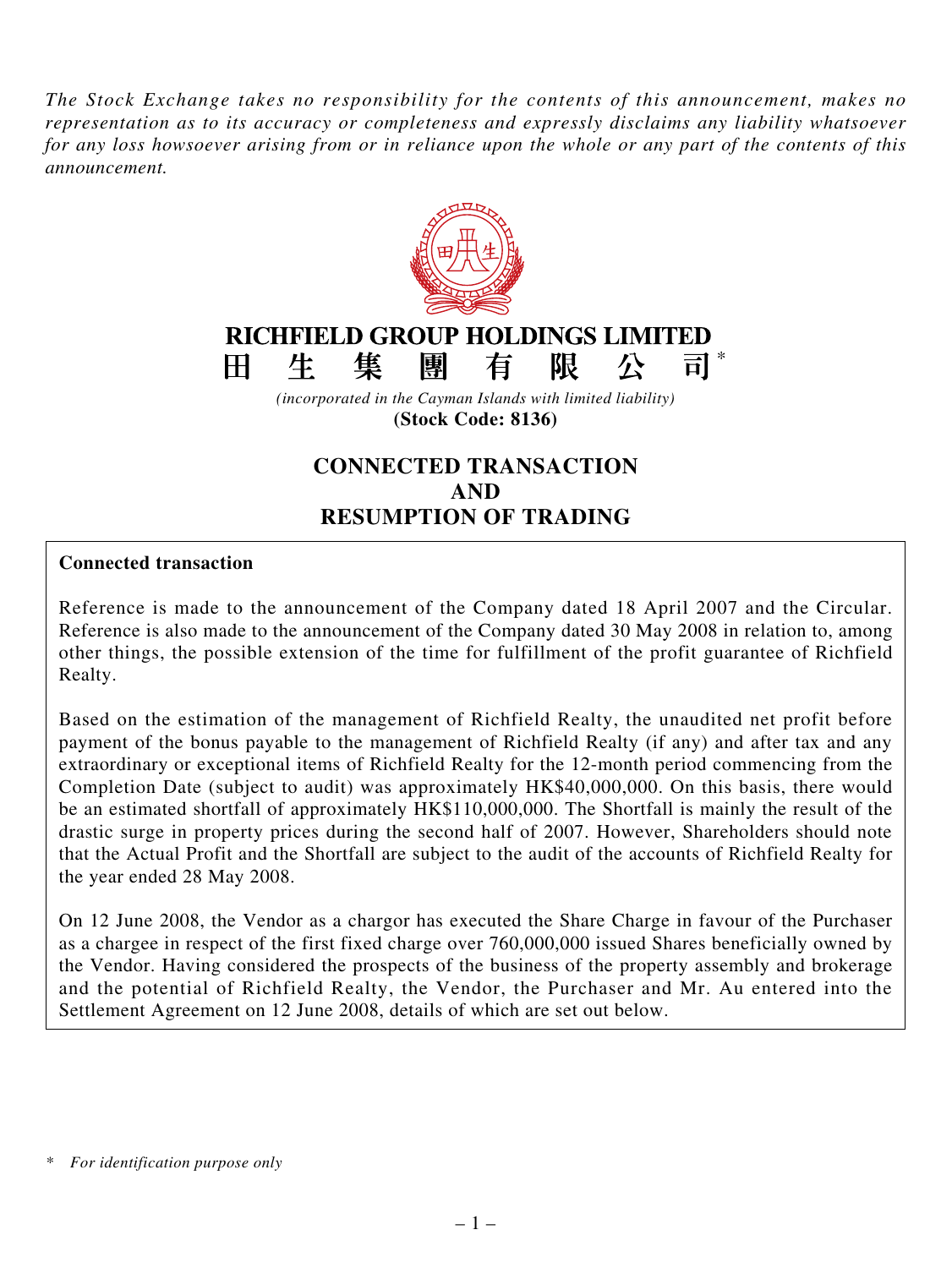As at the date of this announcement, the Vendor is interested in 760,000,000 issued Shares, representing approximately 26% of the existing share capital of the Company. By virtue of the Vendor's interests in the Company and the Settlement Agreement, the transactions contemplated under the Settlement Agreement constitute a connected transaction of the Company under Rule 20.13 of the GEM Listing Rules and are subject to the approval of the Independent Shareholders at the EGM. The Vendor, the Guarantor and their respective associates have to abstain from voting at the EGM. The resolution in respect of the Settlement Agreement and the transactions contemplated thereunder to be proposed at the EGM for approval by the Independent Shareholders will be taken by a poll.

The Independent Board Committee will be established to advise the Independent Shareholders in respect of the terms of the Settlement Agreement and the transactions contemplated thereunder. An independent financial adviser will be appointed to advise the Independent Board Committee and the Independent Shareholders in this regard.

A circular containing, among other things, further details of the Settlement Agreement, the recommendation of the Independent Board Committee, the advice of the independent financial adviser to the Independent Board Committee and Independent Shareholders, and a notice of the EGM will be despatched to the Shareholders as soon as practicable and in accordance with the GEM Listing Rules.

### **Resumption of trading**

At the request of the Company, trading in the Shares on the GEM Board of the Stock Exchange was suspended with effect from 9:30 a.m. on 13 June 2008 pending the release of this announcement. Application has been made by the Company for the resumption of trading in the Shares on the GEM Board of the Stock Exchange with effect from 9:30 a.m. on 16 June 2008.

Reference is made to the announcement of the Company dated 18 April 2007 and the Circular. Reference is also made to the announcement of the Company dated 30 May 2008 in relation to, among other things, the possible extension of the time for fulfillment of the profit guarantee of Richfield Realty.

### **BACKGROUND**

On 10 April 2007, the Purchaser entered into the Acquisition Agreement with the Vendor and the Guarantor in relation to the Acquisition. The Consideration was determined by taking into account of the Base Profit. The Consideration represented a price earnings multiple of 3.98 times the Base Profit taking into consideration the potential profitability of the projects on hand engaged by Richfield Realty, the progress of the projects for the next 12 months, the probability of success of the projects, the anticipated selling price of the properties successfully consolidated and the business expansion in terms of the number of projects in progress and the number of staff employed.

Mr. Au, the then sole beneficial owner of the entire issued share capital of Richfield Realty before the Completion has guaranteed in favour of the Group that Richfield Realty could achieve the Base Profit. Should Richfield Realty fail to achieve the Base Profit, the product of the shortfall and 3.98 (being the price earnings multiple) shall set off against the face value of the Promissory Note and Convertible Bonds issued to the Vendor which is wholly owned by Mr. Au. If such product exceeds the face value of the Promissory Note and Convertible Bonds for the time being outstanding, the Vendor shall compensate the Group in cash. Details of the Acquisition are set out in the Circular.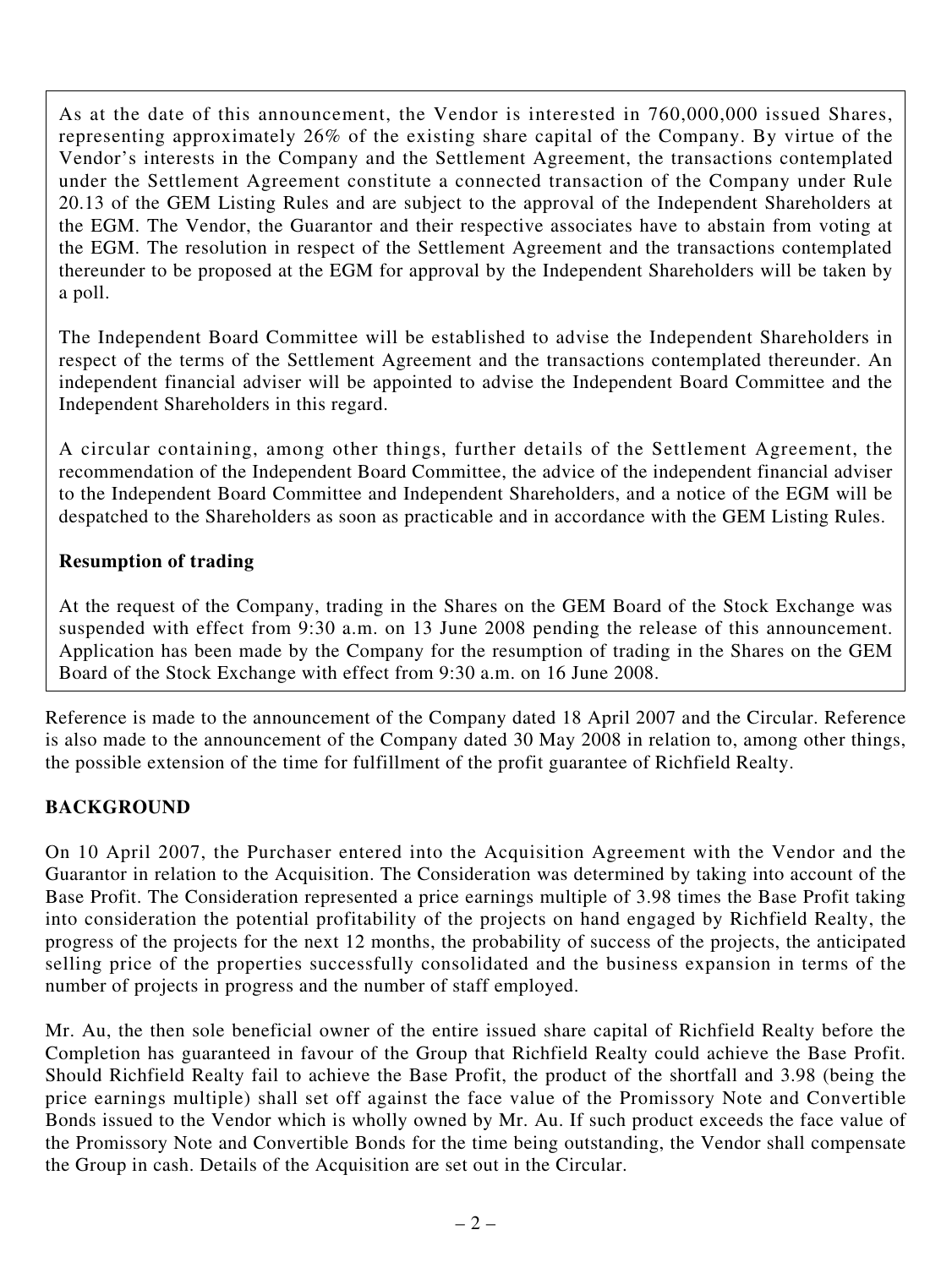The Completion took place on 29 May 2007 and the Convertible Bonds in the aggregate principal amount of HK\$456,000,000 were duly issued to the Vendor as part of the Consideration. The Convertible Bonds were fully converted by the Vendor into an aggregate of 760,000,000 Shares representing approximately 26% of the existing issued share capital of the Company. Accordingly, the Vendor is a connected person of the Company pursuant to Rule 20.11 of the GEM Listing Rules.

Based on the estimation of the management of Richfield Realty, the unaudited net profit before payment of the bonus payable to the management of Richfield Realty (if any) and after tax and any extraordinary or exceptional items of Richfield Realty for the 12-month period commencing from the Completion Date (subject to audit) was approximately HK\$40,000,000. On this basis, there would be an estimated shortfall of approximately HK\$110,000,000. The Shortfall is mainly the result of the drastic surge in property prices during the second half of 2007. However, Shareholders should note that the Actual Profit and the Shortfall are subject to the audit of the accounts of Richfield Realty for the year ended 28 May 2008.

On 12 June 2008, the Vendor as a chargor has executed the Share Charge in favour of the Purchaser as a chargee in respect of the first fixed charge over 760,000,000 issued Shares beneficially owned by the Vendor and the market value of such Shares was HK\$69,160,000 as at the date of the Settlement Agreement. Having considered the prospects of the business of the property assembly and brokerage and the potential of Richfield Realty, the Vendor, the Purchaser and Mr. Au entered into the Settlement Agreement on 12 June 2008, details of which are set out below.

### **SETTLEMENT AGREEMENT**

Date: 12 June 2008

- Parties: (i) Richfield (Holdings) Limited, a company wholly owned by Mr. Au (as the Vendor);
	- (ii) Vastwood Limited, a wholly-owned subsidiary of the Company (as the Purchaser); and
	- (iii) Mr. Au (as the Guarantor)

To the best of the Directors' knowledge, the Vendor is an investment holding company.

### **Settlement arrangement:**

Pursuant to the Settlement Agreement, the Vendor has irrevocably warranted and guaranteed to the Purchaser that the New Guaranteed Profit for the 36-month period commencing from 1 April 2008 will not be less than the amount calculated as follows:

**New Guaranteed Profit** = ((Guaranteed Profit – Actual Profit) x 3.98 – HK\$120,000,000 (being the face value of the Promissory Note)) x 1.06 (being the interest rate)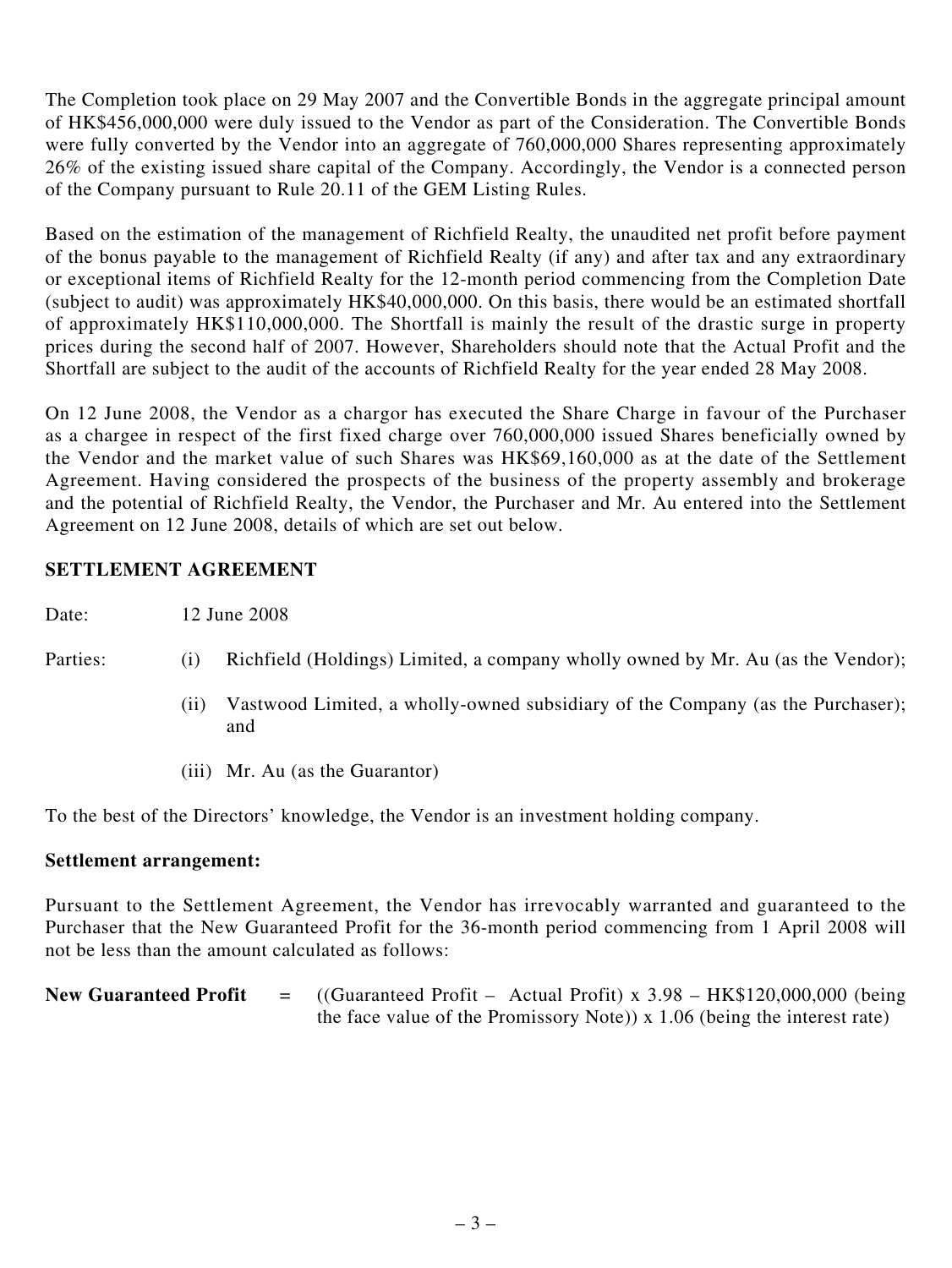If the actual audited net profit before payment of the bonus payable to the management of Richfield Realty (if any) and after tax and any extraordinary or exceptional items of Richfield Realty for the 36-month period commencing from 1 April 2008 (the "Third Actual Profit") is less than the New Guaranteed Profit, then the Vendor shall pay to the Purchaser an amount calculated as follows:

#### $B =$  (New Guaranteed Profit – Third Actual Profit)

where B is the amount to be paid by the Vendor to the Purchaser. In such event, the Purchaser or its nominee(s) has right to release the share certificates of the securities charged by the Vendor to the Purchaser under the Share Charge. The Vendor and the Purchaser shall jointly procure the disposal of such securities charged under the Share Charge at the then best price reasonably obtainable and thereafter, pay the net proceeds from such sale to the Purchaser promptly after completion of such sale with the balance (if any) of the net proceeds returned to the Vendor. The Vendor has also agreed that the Purchaser can use any dividends, payments, interest or other amounts with respect to the securities charged under the Share Charge (the "Other Monies") held by the Purchaser to set off any shortfall by subtracting such net proceeds from B. The Vendor has undertaken to the Purchaser that it will, contemporaneously upon the payment of such net proceeds to the Purchaser and setting off such Other Monies against the shortfall, pay to the Purchaser any shortfall by subtracting such net proceeds and Other Monies from B in cash.

Should Richfield Realty record a loss after summing up the audited net profits and/or net losses before payment of the bonus payable to the management of Richfield Realty (if any) and after tax and any extraordinary or exceptional items of Richfield Realty in its audited financial statements for the years ending 31 March 2009, 31 March 2010 and 31 March 2011 respectively, the Third Actual Profit for the said three financial years shall be deemed as zero.

If any of the following circumstances exist, the Purchaser shall release all the securities charged under the Share Charge to the Vendor or its nominee(s) within seven Business Days:

- (1) the actual audited net profits before payment of the bonus payable to the management of Richfield Realty (if any) and after tax and any extraordinary or exceptional items of Richfield Realty for the year ended 31 March 2009 (the "First Actual Profit") is equal to or more than the New Guaranteed Profit;
- (2) the actual audited net profits before payment of the bonus payable to the management of Richfield Realty (if any) and after tax and any extraordinary or exceptional items of Richfield Realty for the two years ended 31 March 2010 (the "Second Actual Profit") is equal to or more than the New Guaranteed Profit; or
- (3) the actual audited net profits before payment of the bonus payable to the management of Richfield Realty (if any) and after tax and any extraordinary or exceptional items of Richfield Realty for the three years ended 31 March 2011 is equal to or more than the New Guaranteed Profit.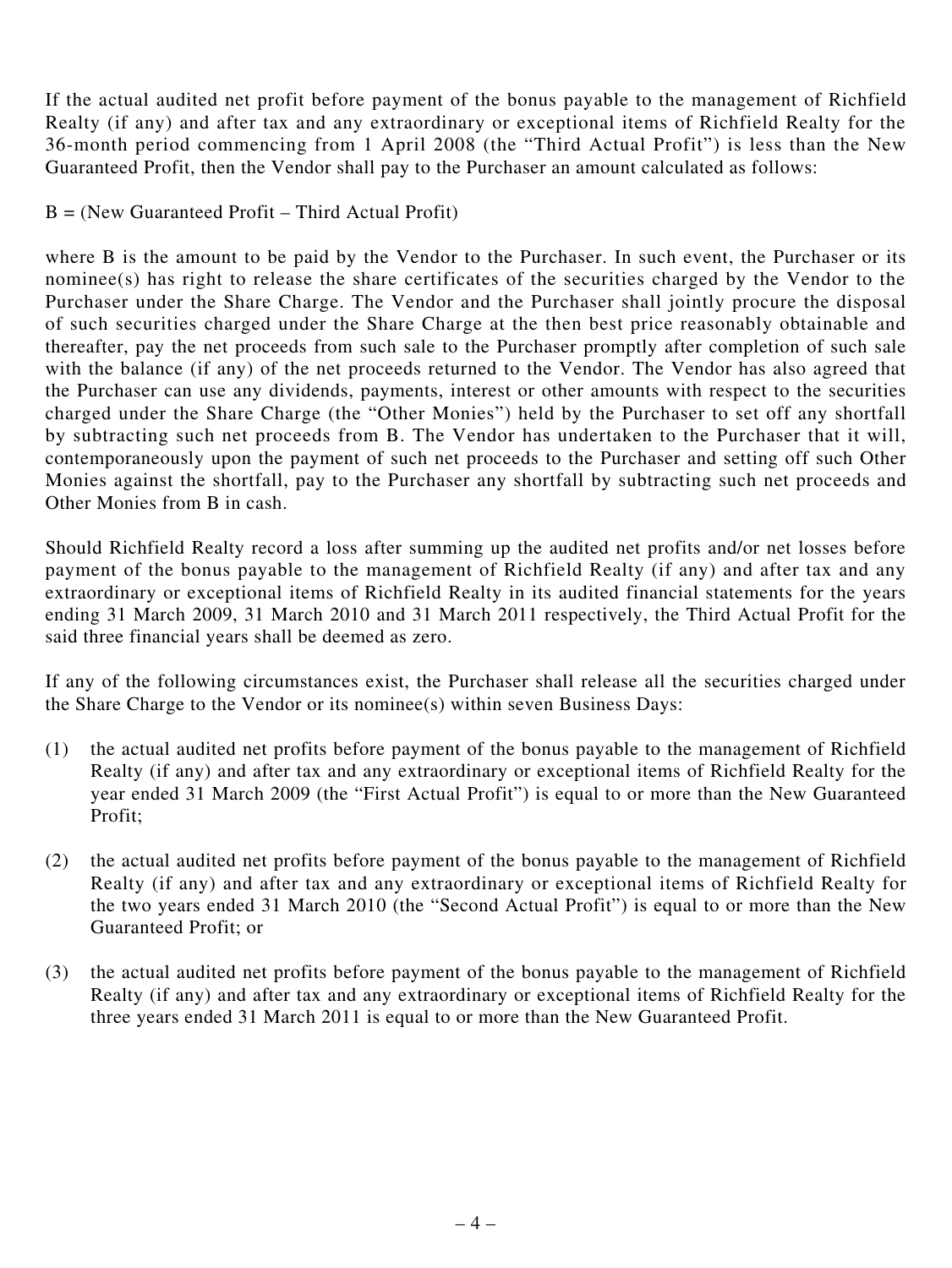### **Consideration:**

In consideration of the Purchaser agreeing to amend the terms in respect of the Guaranteed Profit, the Vendor agreed that the Purchaser has no obligation to pay:

- (i) any outstanding principal sum and interest accrued in accordance with the provisions of the Promissory Note and the Promissory Note shall be returned to the Purchaser for cancellation upon completion of the Settlement Agreement. As at the date of the Settlement Agreement, the outstanding principal sum of the Promissory Note was HK\$120,000,000 and the outstanding amount of the interest accrued but not paid to the Vendor was approximately HK\$1.2 million which was calculated at the rate of 1% per annum; and
- (ii) any interest accrued in accordance with the provisions of the Convertible Bonds. As at the date of the Settlement Agreement, the interest accrued but not paid to the Vendor amounted to approximately HK\$0.4 million which was calculated at the rate of 1% per annum.

The consideration was arrived at after arm's length negotiations between the Purchaser and the Vendor by reference to the estimated Shortfall, the outstanding principal sum of the Promissory Note and the calculation of the New Guaranteed Profit.

#### **Conditions:**

Completion of the Settlement Agreement is conditional upon the passing by the Independent Shareholders at the EGM to be convened and held of the necessary resolution to approve the Settlement Agreement and the transactions contemplated thereunder.

In the event of the above condition not being fulfilled by 30 September 2008 (or such other time and date as may be agreed between the Vendor and the Purchaser), all rights, obligations and liabilities of the parties thereunder, but not the Acquisition Agreement, shall cease and determine and neither party shall have any claim against the other, save for any prior antecedent breaches.

### **Completion:**

Completion of the Settlement Agreement shall take place on the date falling the third Business Day after the above condition has been fulfilled (or at such other time and on such other date the Vendor and the Purchaser may agree).

### **REASONS FOR THE SETTLEMENT AGREEMENT**

The Group is engaged in the provision of property brokerage services, carrying out schemes for property consolidation, assembly and redevelopment, property trading in Hong Kong, the trading of recycled computers and the retail and wholesale of bags and accessories.

The tightening of government regulations on building height restriction and the excessive costs on maintenance of the aging building has created burden on owners of aging properties but benefited the Group as a whole. Those changes would lower the cost of property consolidation and speed up the process of property redevelopments. The proposed regulatory change on the percentage of ownership for compulsory sale for redevelopment will also bring a much favorable environment for the Group's businesses.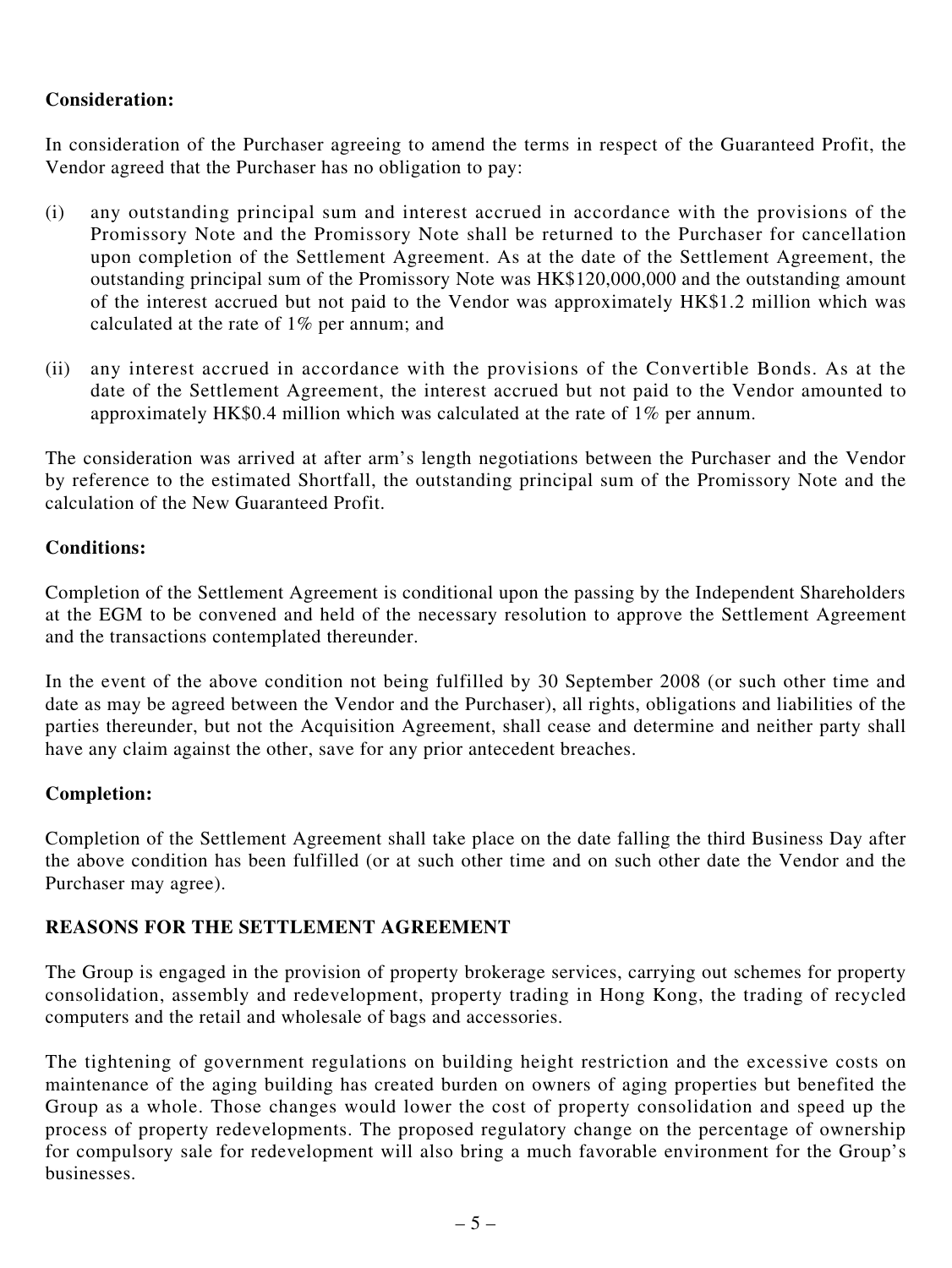Notwithstanding a drastic surge in property prices over the second half of 2007, which led to the suspension of several key property assembly projects, the property price in 2008 is expected to be steady with slightly growth and such an environment would be more favourable for the business of property assembly. In adapting to the drastic changes, the Group has responded by diversifying its resources from mid-level property markets to areas where the prevailing property prices are less inflated such as Western District, Quarry Bay and Shau Ki Wan, etc. on the Hong Kong Island and Ho Man Tin, Sham Shui Po and Mong Kok, etc. on the Kowloon side. This shift of focus will lead the Group to higher and steady returns in the forthcoming periods.

Furthermore, in order to maintain sustainable growth in market share and return, Richfield Realty has expanded its professional team on property assembly from approximately 25 to 70 persons and it will be further expanded to approximately 90 persons by the end of 2008. As a result of the expansion, the number of property assembly projects in progress and the number of assembly projects completed in the forthcoming years are expected to increase.

In view of a more favourable business environment for the property assembly business in 2008 and having considered the potential growth of Richfield Realty, the Group is confident that the performance of Richfield Realty will be improved in the forthcoming years. Having considered the prospects of the business of the property assembly and brokerage and the potential of Richfield Realty, the Directors are of the view that the terms of the Settlement Agreement are fair and reasonable and the entering into of the Settlement Agreement is in the interests of the Company and Shareholders as a whole.

### **GEM LISTING RULES IMPLICATION**

As at the date of this announcement, the Vendor is interested in 760,000,000 issued Shares, representing approximately 26% of the existing share capital of the Company. By virtue of the Vendor's interests in the Company and the Settlement Agreement, the transactions contemplated under the Settlement Agreement constitute a connected transaction of the Company under Rule 20.13 of the GEM Listing Rules and are subject to the approval of the Independent Shareholders at the EGM. The Vendor, the Guarantor and their respective associates have to abstain from voting at the EGM. The resolution in respect of the Settlement Agreement and the transactions contemplated thereunder to be proposed at the EGM for approval by the Independent Shareholders will be taken by a poll.

The Independent Board Committee will be established to advise the Independent Shareholders in respect of the terms of the Settlement Agreement and the transactions contemplated thereunder. An independent financial adviser will be appointed to advise the Independent Board Committee and the Independent Shareholders in the same regard.

A circular containing, among other things, further details of the Settlement Agreement, the recommendations of the Independent Board Committee, the advice of the independent financial adviser to the Independent Board Committee and Independent Shareholders, and a notice of EGM will be despatched to the Shareholders as soon as practicable and in accordance with the GEM Listing Rules.

### **RESUMPTION OF TRADING**

At the request of the Company, trading in the Shares on the GEM Board of the Stock Exchange was suspended with effect from 9:30 a.m. on 13 June 2008 pending the release of this announcement. Application has been made by the Company for the resumption of trading in the Shares on the GEM Board of the Stock Exchange with effect from 9:30 a.m. on 16 June 2008.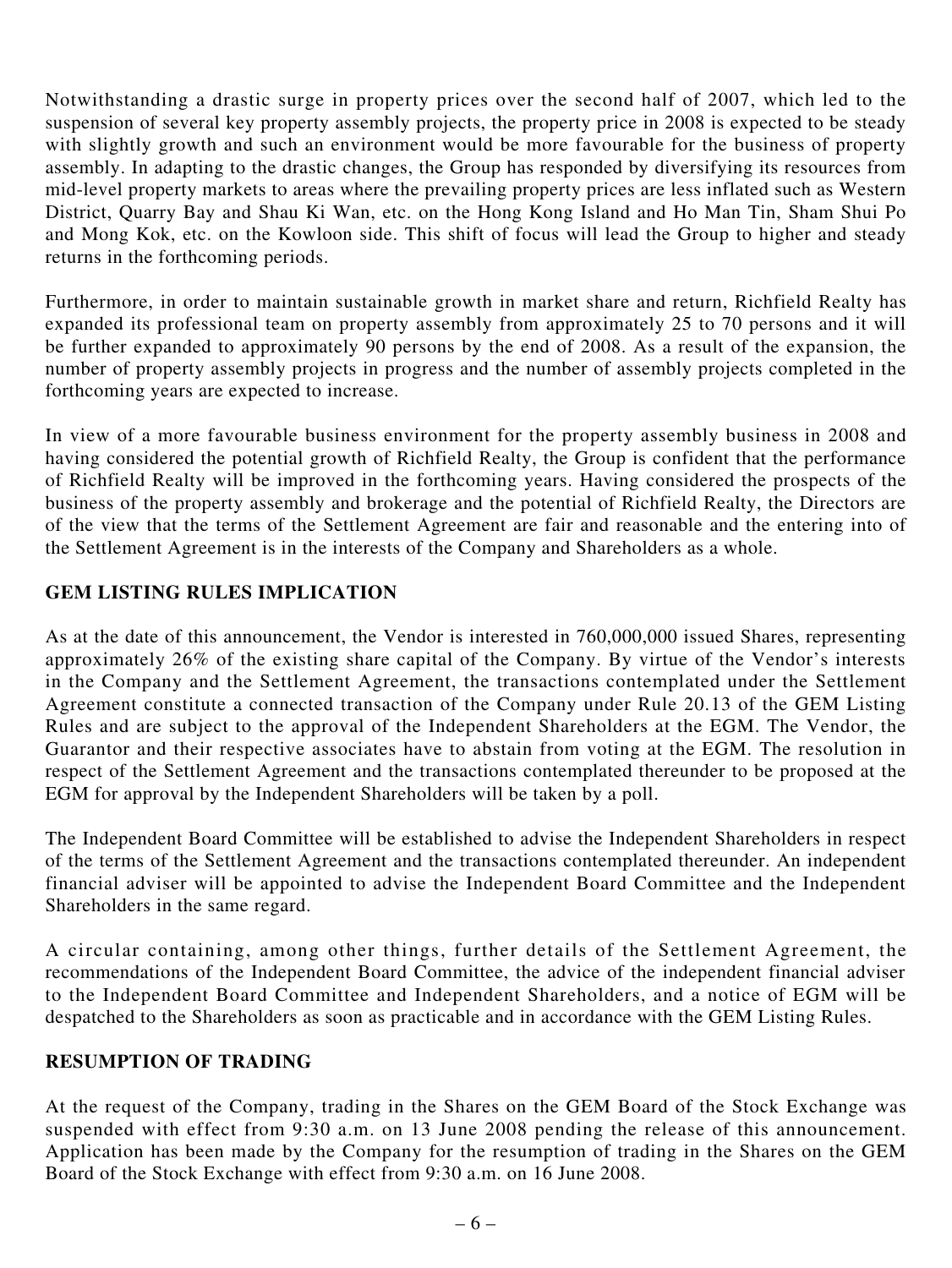## **DEFINITIONS**

| "Acquisition"                           | the acquisition of the entire equity interest in Richfield Realty by the<br>Purchaser pursuant to the Acquisition Agreement                                                                                                                                                                                        |
|-----------------------------------------|--------------------------------------------------------------------------------------------------------------------------------------------------------------------------------------------------------------------------------------------------------------------------------------------------------------------|
| "Acquisition Agreement"                 | the acquisition agreement dated 10 April 2007 entered into among the<br>Vendor, the Purchaser and the Guarantor in relation to the Acquisition                                                                                                                                                                     |
| "Actual Profit"                         | the actual audited net profit before payment of the bonus payable to<br>the management of Richfield Realty (if any) and after tax and any<br>extraordinary or exceptional items of Richfield Realty for the 12-month<br>period commencing from the Completion Date                                                 |
| "associates"                            | has the meaning ascribed to it under the GEM Listing Rules                                                                                                                                                                                                                                                         |
| "Base Profit"<br>or "Guaranteed Profit" | HK\$150,000,000, being the audited net profit before payment of the<br>bonus payable to the management of Richfield Realty (if any) and after<br>tax and any extraordinary or exceptional items of Richfield Realty for<br>the 12-month period commencing from the Completion Date                                 |
| "Business Day"                          | a day (other than a Saturday or a Sunday or public holiday or a day<br>on which a tropical cyclone warning No. 8 or above or a "black<br>rainstorm warning signal" is hoisted in Hong Kong at any time between<br>9:00 a.m. and 5:00 p.m.) on which banks are open in Hong Kong for<br>general commercial business |
| "Circular"                              | the circular of the Company dated 10 May 2007 in relation to the<br>Acquisition                                                                                                                                                                                                                                    |
| "Company"                               | Richfield Group Holdings Limited, a company incorporated in the<br>Cayman Islands with limited liability, the issued Shares of which are<br>listed on the GEM                                                                                                                                                      |
| "Completion"                            | completion of the Acquisition in accordance with the Acquisition<br>Agreement                                                                                                                                                                                                                                      |
| "Completion Date"                       | 29 May 2007, being the completion date of the Acquisition                                                                                                                                                                                                                                                          |
| "connected persons"                     | has the meaning ascribed to it under the GEM Listing Rules                                                                                                                                                                                                                                                         |
| "Consideration"                         | the total consideration for the Acquisition, being HK\$597,000,000,<br>which has been satisfied by the Convertible Bonds, the Promissory Note<br>and cash pursuant to the Acquisition Agreement                                                                                                                    |
| Convertible Bonds                       | the convertible bonds in the aggregate principal amount of<br>$HK$456,000,000$ issued to the Vendor (or its nominee(s)) to satisfy part<br>of the Consideration                                                                                                                                                    |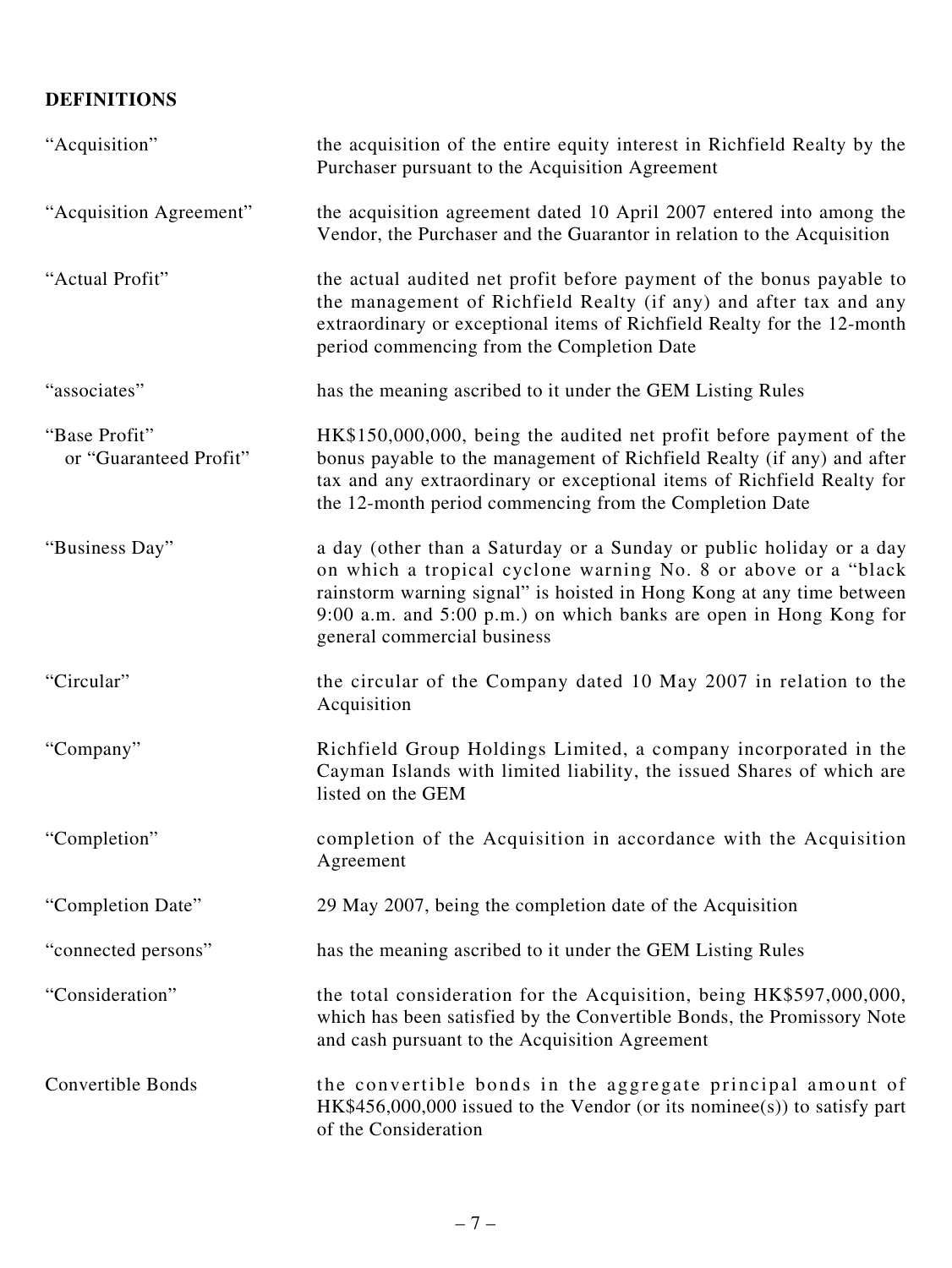| "Director(s)"                    | the director( $s$ ) of the Company                                                                                                                                                                                                                                                                                                               |
|----------------------------------|--------------------------------------------------------------------------------------------------------------------------------------------------------------------------------------------------------------------------------------------------------------------------------------------------------------------------------------------------|
| "EGM"                            | the extraordinary general meeting of the Company to be convened and<br>held for the Independent Shareholders to consider and, if thought fit,<br>approve the Settlement Agreement and the transactions contemplated<br>thereunder                                                                                                                |
| "GEM"                            | the Growth Enterprise Market of the Stock Exchange                                                                                                                                                                                                                                                                                               |
| "GEM Listing Rules"              | the Rules Governing the Listing of Securities on the GEM                                                                                                                                                                                                                                                                                         |
| "Group"                          | the Company and its subsidiaries                                                                                                                                                                                                                                                                                                                 |
| "Hong Kong"                      | the Hong Kong Special Administrative Region of the People's Republic<br>of China                                                                                                                                                                                                                                                                 |
| "Independent Board<br>Committee" | an independent board committee comprising all the independent non-<br>executive Directors (Mr. Koo Fook Sun, Louis, Mr. Lai Hin Wing,<br>Henry and Mr. Lung Hung Cheuk) to be established to advise the<br>Independent Shareholders regarding the transactions contemplated<br>under the Settlement Agreement                                    |
| "Independent Shareholders"       | Shareholders other than the Vendor, the Guarantor and their respective<br>associates who are required to abstain from voting at the EGM                                                                                                                                                                                                          |
| "Mr. Au" or "Guarantor"          | Mr. Au Wing Wah, being the holder of the entire issued share capital<br>of the Vendor and the guarantor under the Acquisition Agreement<br>guaranteeing the due performance of the Vendor                                                                                                                                                        |
| "New Guaranteed Profit"          | the audited net profit before payment of the bonus payable to the<br>management of Richfield Realty (if any) and after tax and any<br>extraordinary or exceptional items of Richfield Realty for the 36-month<br>period commencing from 1 April 2008, being the new guaranteed profit<br>warranted and guaranteed by the Vendor to the Purchaser |
| "Promissory Note"                | a promissory note in the principal amount of HK\$120,000,000 issued by<br>the Company to the Vendor to satisfy part of the Consideration                                                                                                                                                                                                         |
| "Purchaser"                      | Vastwood Ltd., a company incorporated in the British Virgin Islands<br>and a wholly-owned subsidiary of the Company                                                                                                                                                                                                                              |
| "Richfield Realty"               | Richfield Realty Limited, a company incorporated in Hong Kong with<br>limited liability and a wholly-owned subsidiary of the Company                                                                                                                                                                                                             |
| "Settlement Agreement"           | the settlement and amendment agreement dated 12 June 2008 entered<br>into among the Vendor, the Purchaser and the Guarantor in relation to<br>the New Guaranteed Profit                                                                                                                                                                          |